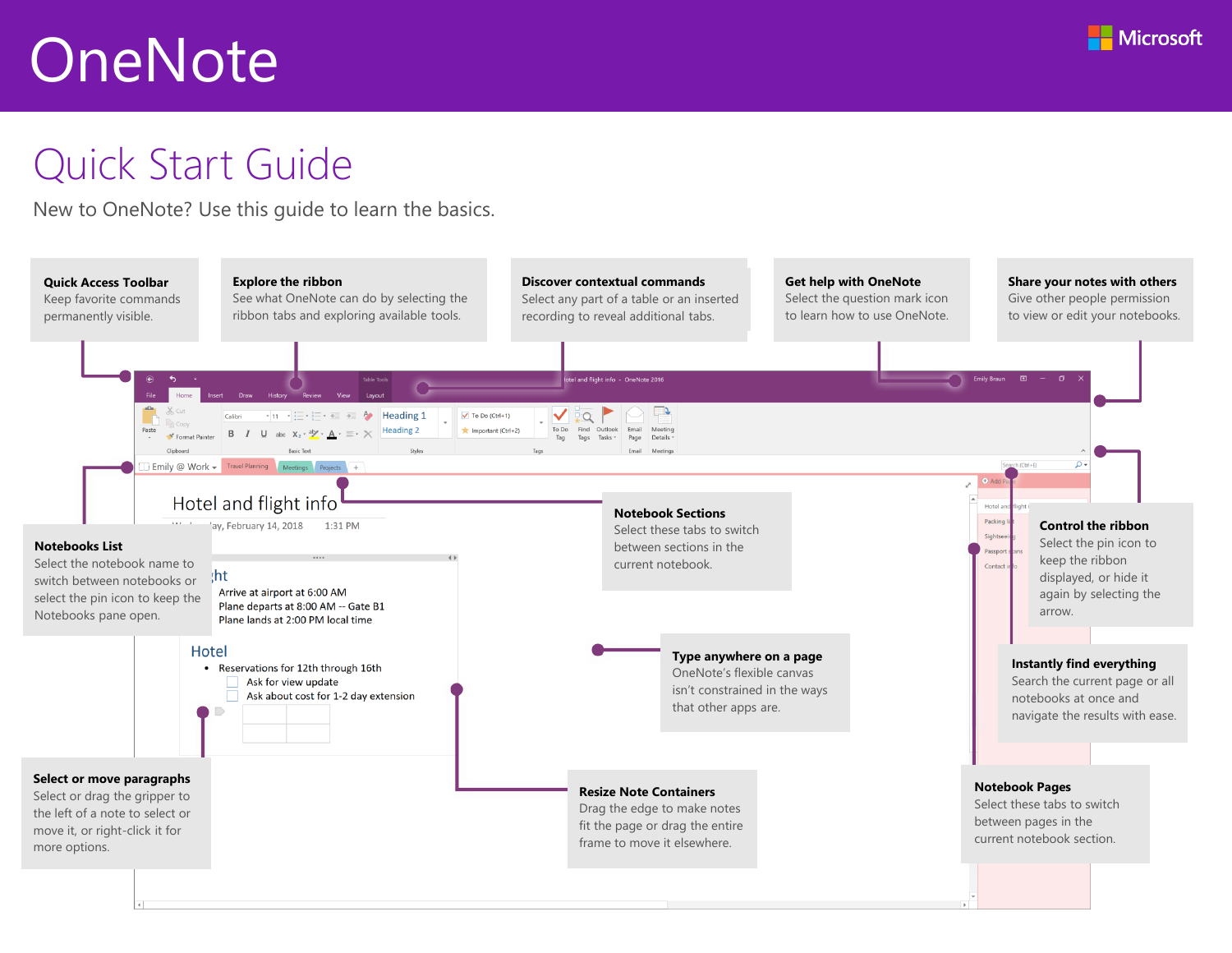## Access your notes anywhere

What good are notes, plans, and ideas if they're trapped on a hard drive? Keep your notebooks available to you by signing in with your free Microsoft account when you first start OneNote on your PC. There's even a free OneNote app for all of your preferred devices to stay in sync wherever you go.



# Don't worry about saving

OneNote automatically saves all of your changes as you work — so you never have to. Even when you close the app or your PC goes to sleep, your notes are always saved, so you can continue right where you left off. To see when OneNote last synced your changes, select **File > Info > View Sync Status.**



# Never run out of paper

OneNote doesn't have any of the limitations of a traditional paper notebook. When you run out of room, you can just make more.

To create a new page in the current section, select the **(+) Add Page** button at the top of the page tabs column. You can also right-click any page tab and then select **New Page**, or press Ctrl+N on your keyboard.

To create a new section in the current notebook, select the small tab with the plus sign **[+]** to the right of the section tab bar, or right-click any section tab and then select **New Section**.

When you first launch OneNote, a default notebook with a **Quick Notes** section is created for you, but you can easily create any number of additional notebooks for the subjects and projects you want by selecting **File > New**.



You can create new notebooks on your local hard drive, or you can store them on your free OneDrive account so your notes are always accessible on all your devices. The choice is yours!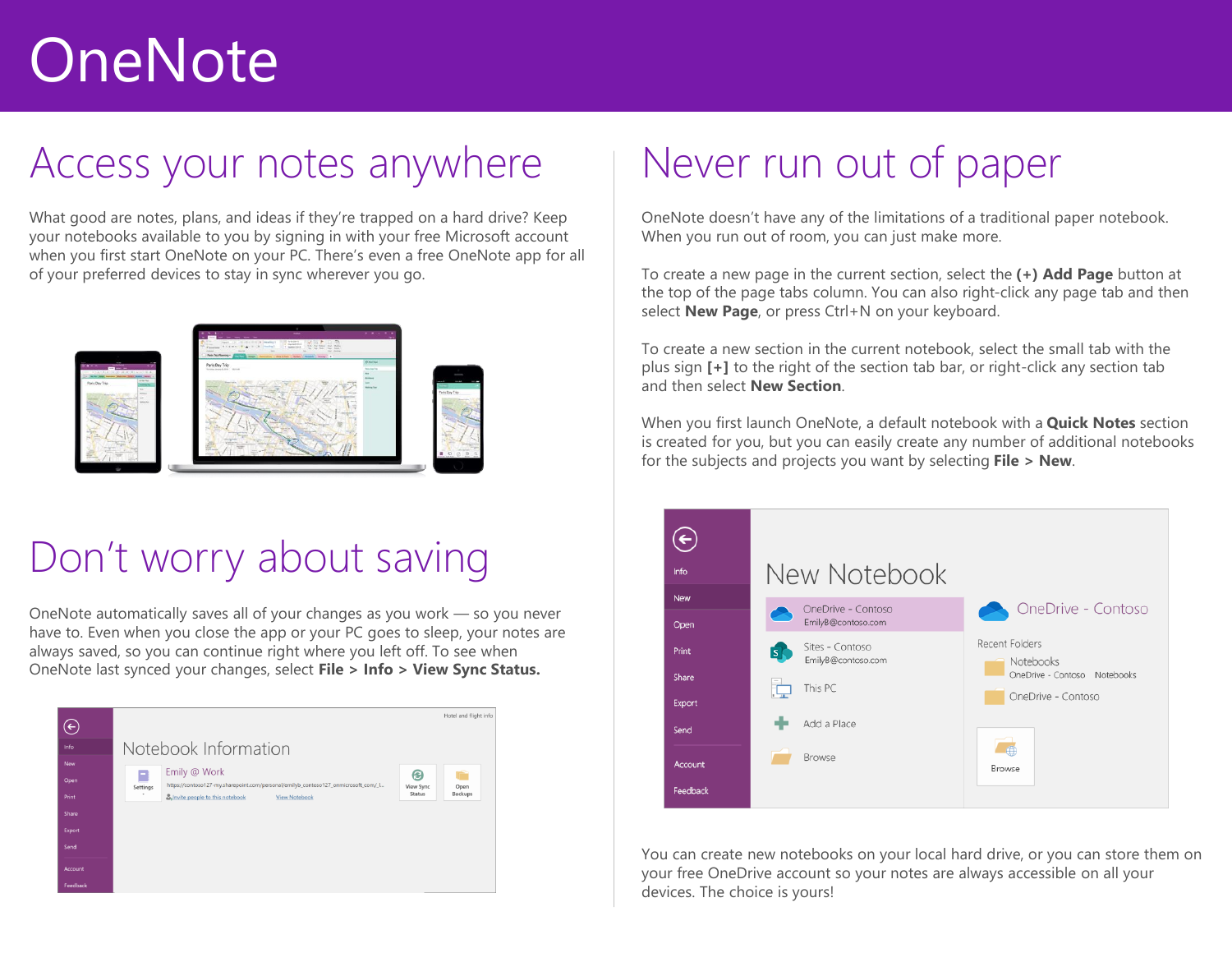## Tag important notes

The Tags gallery on the **Home** tab lets you visually prioritize or categorize selected notes. Tagged notes are marked with icons that prompt you to follow up on your important action items or to check off completed tasks on your to-do lists.



### Create wiki-style hyperlinks

Turn your notebook into a functional wiki by creating links to specific sections or pages. Right-click the tab of the section or page that the link should point to. Next, select **Copy Link to Section** or **Copy Link to Page**, and then paste the link wherever you want it.

|    |                   | (+) Add Page              |  |
|----|-------------------|---------------------------|--|
|    |                   | Hotel & Flight Info       |  |
|    |                   | <b>Packing List</b>       |  |
|    |                   | Sightseeing               |  |
|    | 画 Rename          |                           |  |
|    | $\times$ Delete   |                           |  |
| Ж  | Cut               |                           |  |
|    | ling Copy         |                           |  |
| ĥ, | Paste             |                           |  |
| B  | Copy Link to Page |                           |  |
| ™  |                   | Move or Copy (Ctrl+Alt+M) |  |

# Organize information in tables

Whenever a spreadsheet is overkill, use simple OneNote tables to make sense of information. Start on a new line of text by typing a word, phrase, or number, and then press the Tab key to create the next column. Press Enter to create a new row. Alternately, you can select **Insert > Table** on the ribbon to draw a table.

Once your table is created and selected, use the commands on the **Table Tools**  tab on the ribbon, or right-click any part of your table for the same **Table** options.

| - 7                    |        |             |                    |        |        |        |        | <b>Table Tools</b> |  |
|------------------------|--------|-------------|--------------------|--------|--------|--------|--------|--------------------|--|
| Home                   | Insert | <b>Draw</b> | History            |        | Review | View   |        | Layout             |  |
|                        |        |             | 니니                 |        |        | $-44$  |        |                    |  |
| Select<br>Select       | Select | Delete      | Delete             | Delete | Insert | Insert | Insert | Insert             |  |
| <b>Rows</b><br>Columns | Cell   |             | Table Columns Rows |        | Above  | Below  | Left   | Right              |  |
| Select                 | Delete |             |                    |        | Insert |        |        |                    |  |

# Copy text from pictures

OneNote can recognize text in pictures. On any page, insert a picture containing legible text (for example, a cell phone photo of a receipt), right-click the picture, select **Copy Text from Picture**, and then paste the copied text where you want it.